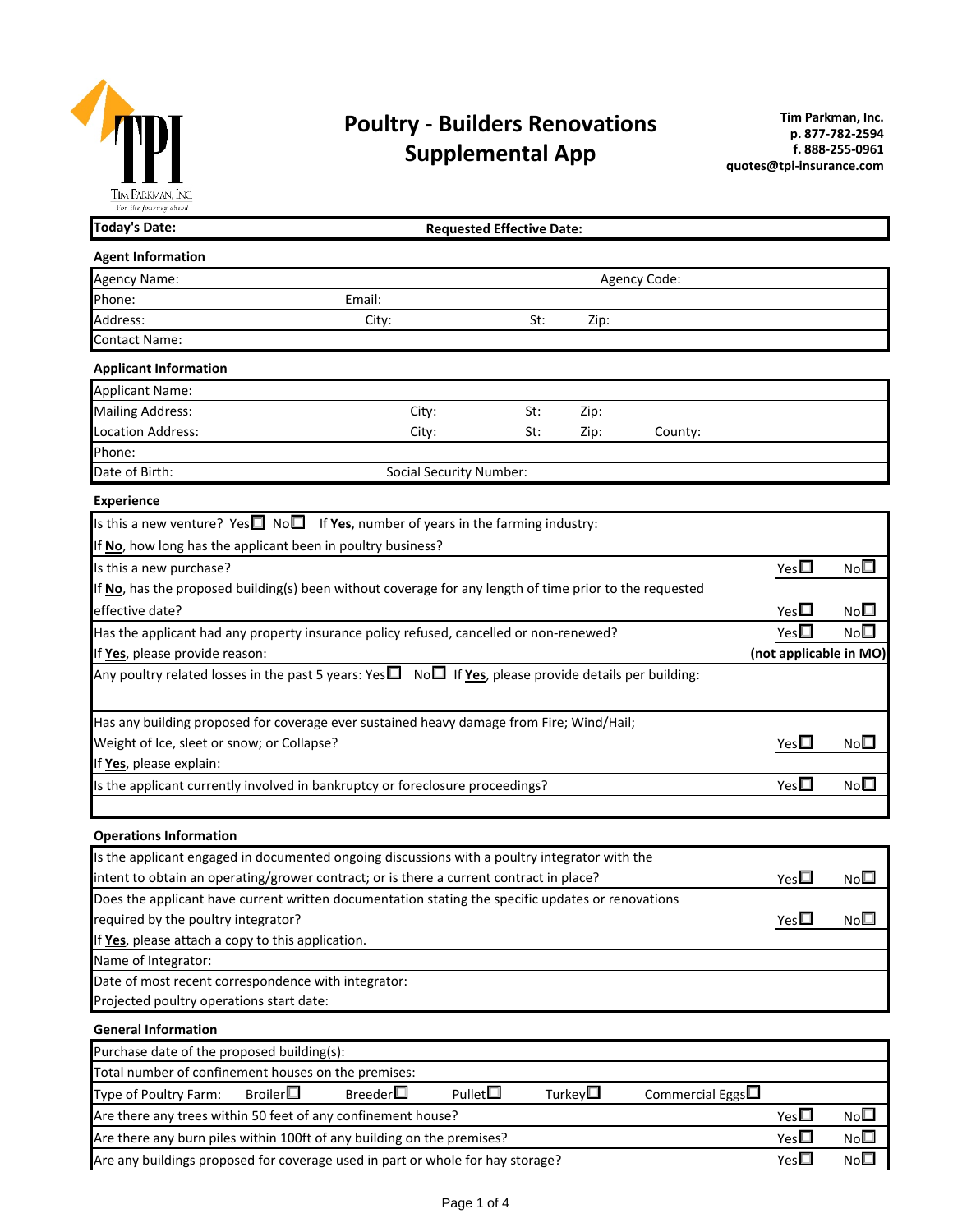| Are there any buildings used for hay storage within 100 feet of a confinement house?       | Yes∟ | No $\square$ |
|--------------------------------------------------------------------------------------------|------|--------------|
| Does any building proposed for coverage show signs of structural defect inside or outside? | Yes⊡ | NoE          |
| Does any building proposed for coverage have unrepaired and/or existing damage?            | Yes∟ | NoE          |

### **Construction/Renovations Information**

Has the construction project started?  $N_0 \Box$ 

If **Yes,** please describe what construction work has already taken place:

Provide the estimated construction start date:

Provide the estimated construction completion date:

Total number of buildings scheduled for renovation/construction work:

Provide details (per building) of all renovation and/or construction work to be performed during the proposed policy term (or attach supporting documentation) :

#### **Contractors Information**

| Will a licensed contractor(s) perform the construction and/or renovations work on this project? | YesL       | No <sup>1</sup> |
|-------------------------------------------------------------------------------------------------|------------|-----------------|
| Does the contractor(s) carry general liability insurance coverage with a minimum occurrence     |            |                 |
| limit of \$1,000,000?                                                                           | Yes $\Box$ | No $\square$    |
| Will the applicant perform any construction work on this project?                               | Yes $\Box$ | No <sup>2</sup> |
| If Yes, please explain:                                                                         |            |                 |
| Are there any agreements in place that would relieve the contractor(s) from liability on this   |            |                 |
| construction project? (such as: hold harmless or wavier of subrogation, etc)                    | YesL       | No⊫             |

| Indicate number of acres for this risk location:                                                 |                                                 |                 |
|--------------------------------------------------------------------------------------------------|-------------------------------------------------|-----------------|
| Number of Dwellings on the premises:                                                             |                                                 |                 |
| Indicate Type of Dwellings:                                                                      | <b>O</b> Owner                                  | <b>O</b> Tenant |
| If Tenant occupied, indicate number of families:                                                 | ○ Single Family ○ 2 Family ○ More than 2 Family |                 |
| If Tenant occupied, are smoke detectors operational and regularly maintained?                    |                                                 | O Yes O No      |
| Any 'Agritainment' held or allowed on the farm premises?                                         |                                                 | O Yes O No      |
| Is there a swimming pool on the premises?                                                        |                                                 | O Yes O No      |
| Any farming operations on the premises other than poultry?<br>If Yes, please explain:            |                                                 | O Yes O No      |
| Any commercial business conducted on the premises other than farming?<br>If Yes, please explain: |                                                 | O Yes<br>$O$ No |
| Any liability claims or losses in the past five years?<br>If Yes, please explain:                |                                                 | O Yes<br>$O$ No |
| Any current or pending liability claims, losses or litigation?<br>If Yes, please explain:        |                                                 | O Yes<br>O No   |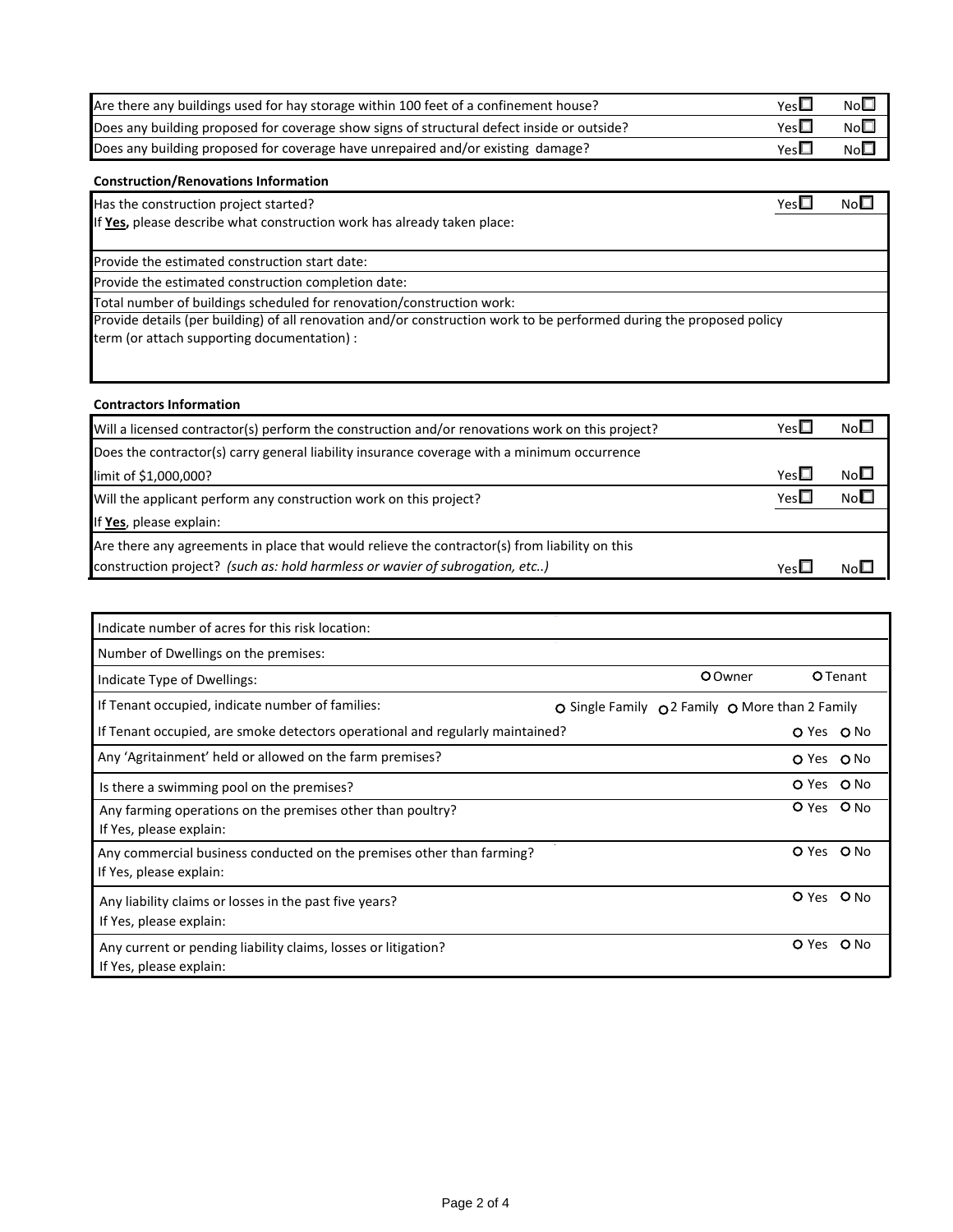### **Underwriting Disclaimer**

| Please read to the applicant: As part of our underwriting process, we may order consumer reports relating to loss and credit      |    |  |  |  |  |  |  |  |  |  |  |  |
|-----------------------------------------------------------------------------------------------------------------------------------|----|--|--|--|--|--|--|--|--|--|--|--|
| history. Upon request, we will provide you with name, address and telephone number of the third party consumer reporting          |    |  |  |  |  |  |  |  |  |  |  |  |
| agency from which we obtain such reports.                                                                                         |    |  |  |  |  |  |  |  |  |  |  |  |
| $\triangleright$ Does the applicant give us permission to run reports as part of our underwriting process?<br>Yes                 | No |  |  |  |  |  |  |  |  |  |  |  |
| Notice of Insurance Information Practices                                                                                         |    |  |  |  |  |  |  |  |  |  |  |  |
| Personal information about you, including information from a credit report, may be collected from persons other than you in       |    |  |  |  |  |  |  |  |  |  |  |  |
| connection with this application for insurance and subsequent policy renewals. Such information as well as other personal         |    |  |  |  |  |  |  |  |  |  |  |  |
| and privileged information collected by us or our agents may in certain circumstances be disclosed to third parties without       |    |  |  |  |  |  |  |  |  |  |  |  |
| your authorization. You have the right to review your personal information in our files and can request correction of any         |    |  |  |  |  |  |  |  |  |  |  |  |
| linaccuracies. A more detailed description of your rights and our practices regarding such information is available upon request. |    |  |  |  |  |  |  |  |  |  |  |  |
| Contact your agent or broker for instructions on how to submit a request to us.                                                   |    |  |  |  |  |  |  |  |  |  |  |  |
| <b>Declaration</b>                                                                                                                |    |  |  |  |  |  |  |  |  |  |  |  |
| I certify that the statements made in this application for insurance are true and accurate to the best of my knowledge and hereby |    |  |  |  |  |  |  |  |  |  |  |  |
| lagree that any intentional misrepresentation or omission may lead to cancellation of coverage or denial of a claim.              |    |  |  |  |  |  |  |  |  |  |  |  |
| Applicant's Signature:<br>Date:                                                                                                   |    |  |  |  |  |  |  |  |  |  |  |  |
|                                                                                                                                   |    |  |  |  |  |  |  |  |  |  |  |  |
| Producer's Signature:<br>Date:                                                                                                    |    |  |  |  |  |  |  |  |  |  |  |  |
|                                                                                                                                   |    |  |  |  |  |  |  |  |  |  |  |  |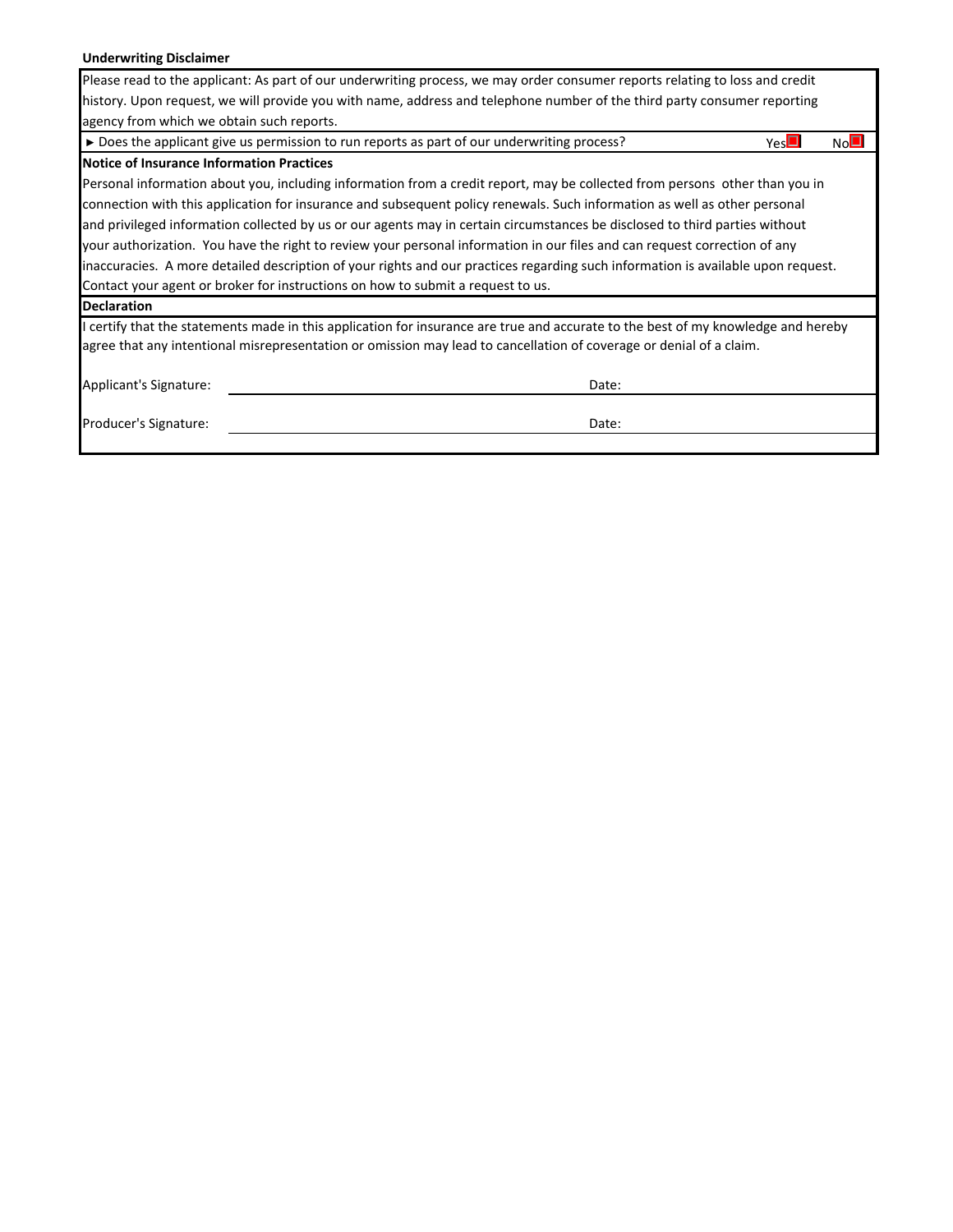## **Building Details**

Complete the information below for all buildings and equipment to be covered. Complete a separate "Building Details" page for each location.

**City: St: Zip: Protection Class:**

**Poultry Confinement Houses and Other Poultry Related Structures**

**Location:**

|               |                    |                  | Renovation                               |                   |                   |              | Last              | Last       |
|---------------|--------------------|------------------|------------------------------------------|-------------------|-------------------|--------------|-------------------|------------|
|               |                    |                  | Value of Existing   Construction Project |                   | <b>Dimensions</b> | Floor        | <b>Electrical</b> | Mechanical |
| Building #    | <b>Description</b> | <b>Structure</b> | Costs                                    | <b>Year Built</b> | (Length & Width)  | Construction | Update            | Update     |
|               |                    |                  |                                          |                   |                   |              |                   |            |
| $\mathfrak z$ |                    |                  |                                          |                   |                   |              |                   |            |
| 3             |                    |                  |                                          |                   |                   |              |                   |            |
| 4             |                    |                  |                                          |                   |                   |              |                   |            |
| 5             |                    |                  |                                          |                   |                   |              |                   |            |
| 6             |                    |                  |                                          |                   |                   |              |                   |            |
|               |                    |                  |                                          |                   |                   |              |                   |            |
| 8             |                    |                  |                                          |                   |                   |              |                   |            |
| 9             |                    |                  |                                          |                   |                   |              |                   |            |
| 10            |                    |                  |                                          |                   |                   |              |                   |            |

*\* Eligible Buildings: (Broiler, Breeder, Turkey, Commercial Eggs, and Pullet Houses, Equipment Sheds, Litter Sheds, Compost Sheds, Shop, Office) \*NO HAY STORAGE*

|  | <b>Loss Settlement</b> | <b>Causes Of Loss</b> | Add Weight of Ice & Snow Coverage                  |
|--|------------------------|-----------------------|----------------------------------------------------|
|  | <b>ACV ONLY</b>        |                       | BASIC FORM ONLY   Add Peril "Weight of Ice & Snow" |
|  |                        |                       | Ⅰ□ Do Not Add Coverage                             |

|          |                                                                                                 | <b>Scheduled Equipment</b> |                 | <b>Buildings-Mortgagee/Additional Interest</b> |                                                 |         |          |  |  |  |  |  |  |  |
|----------|-------------------------------------------------------------------------------------------------|----------------------------|-----------------|------------------------------------------------|-------------------------------------------------|---------|----------|--|--|--|--|--|--|--|
|          | Generators, Farm Tractors and Poultry Related "Scheduled" Equipment (No Below Ground Equipment) |                            |                 | Bld #                                          | Name                                            | Address | Loan $#$ |  |  |  |  |  |  |  |
| Item#    | Description of Equipment                                                                        | Serial Number              | Coverage Amount |                                                |                                                 |         |          |  |  |  |  |  |  |  |
|          |                                                                                                 |                            |                 |                                                |                                                 |         |          |  |  |  |  |  |  |  |
|          |                                                                                                 |                            |                 |                                                |                                                 |         |          |  |  |  |  |  |  |  |
|          |                                                                                                 |                            |                 |                                                |                                                 |         |          |  |  |  |  |  |  |  |
|          |                                                                                                 |                            |                 |                                                |                                                 |         |          |  |  |  |  |  |  |  |
|          |                                                                                                 |                            |                 |                                                |                                                 |         |          |  |  |  |  |  |  |  |
|          |                                                                                                 |                            |                 |                                                |                                                 |         |          |  |  |  |  |  |  |  |
|          | Inland Marine Deductilbe is \$1,000 Per Occurrence; Loss Settlement = ACV Only                  |                            |                 |                                                | <b>Equipment-Loss Payee/Additional Interest</b> |         |          |  |  |  |  |  |  |  |
| Remarks: |                                                                                                 |                            |                 | Item#                                          | Name                                            | Address | Loan $#$ |  |  |  |  |  |  |  |
|          |                                                                                                 |                            |                 |                                                |                                                 |         |          |  |  |  |  |  |  |  |
|          |                                                                                                 |                            |                 |                                                |                                                 |         |          |  |  |  |  |  |  |  |
|          |                                                                                                 |                            |                 |                                                |                                                 |         |          |  |  |  |  |  |  |  |
|          |                                                                                                 |                            |                 |                                                |                                                 |         |          |  |  |  |  |  |  |  |